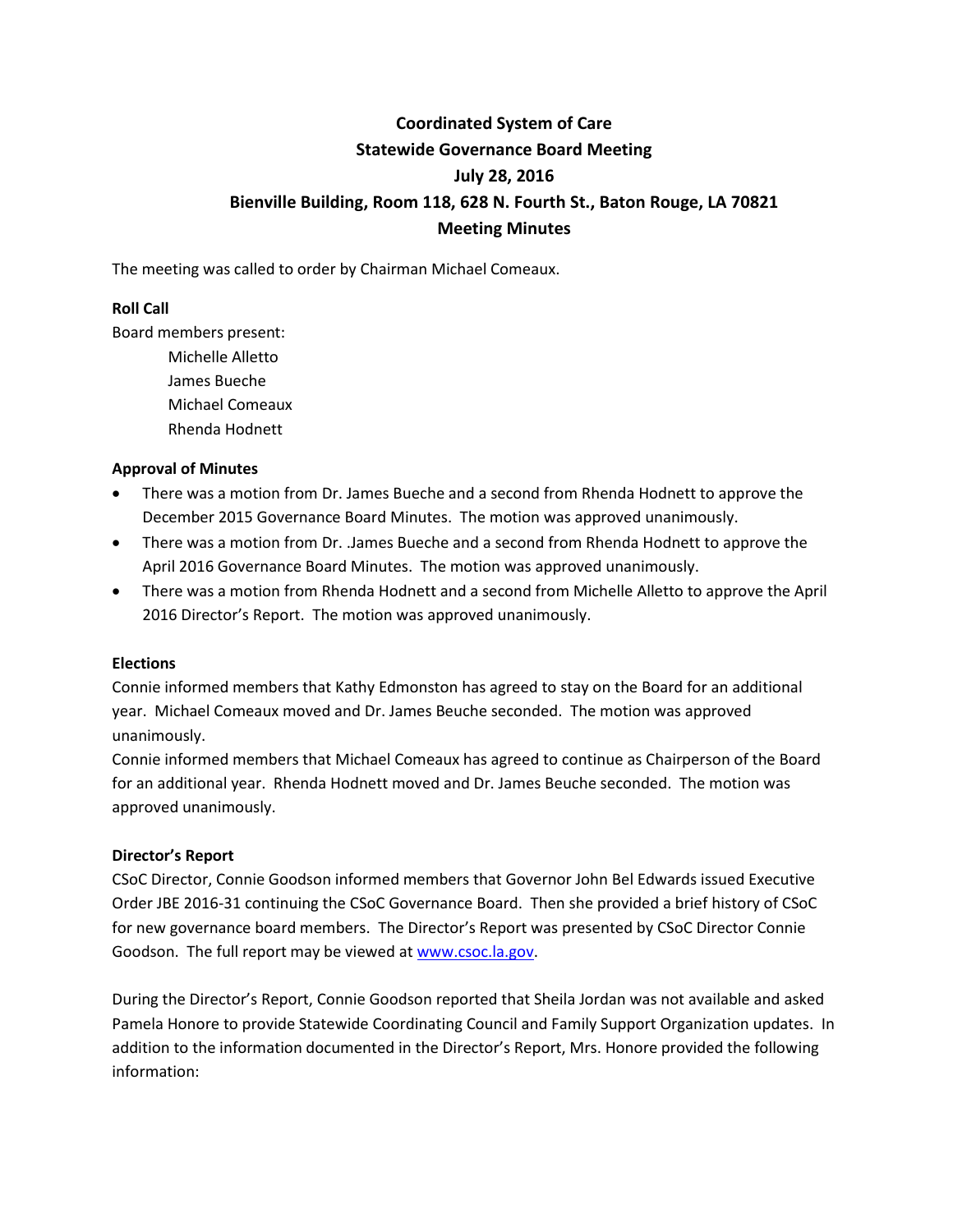# Statewide Coordinating Council

The most recent SCC meeting was canceled due to low participation. The Family Lead continues to work with the FSO to identify current and previous CSoC parents and youth for participation in the SCC.

# Family Support Organization update

The OBH Family Lead regularly meets with FSO leadership to address growing enrollment, service provision and staff training needs. The FSO continues to focus its energy on staffing and service provision, in addition to growing local and national partnerships that ultimately improve service provision in Louisiana.

# FSO Milestones/Highlights

- FSO staff across the state have participated in Mental Health First Aid training provided by Magellan
- The FSO hosted hundreds of youth and parents for "Youth Day at the Capitol 2016" on May 5. Busloads of youth and families from across the state enjoyed the opportunity to share their voice as consumers and advocates on and around the stairs of the Capitol.

Based upon a review of data for the previous quarter:

- Unduplicated youth served each month with one or both FSO services: April: 1,787; May: 1,863; June: 1,774
- Support Staff members at end of the quarter: 322
- Billed units continue to increase

Governance board members asked: what the per diem is for short term respite; what provider types can provide crisis stabilization; what the trend has been for hospitalization of children/youth in CSoC; and, what percentage of youth in general have an IEP. There was a motion from Rhenda Hodnett and a second from Michelle Alletto to approve the July 2016 Director's Report. The motion was approved unanimously.

## **Committee Reports**

## **Finance and Audit Committee**

The SFY 15-16 MOU has been approved by all agencies and all agencies have signed the MOU.

## **Quality Assurance Committee Report**

Dr. Kristin Savicki reported, for committee chair Cindy Guitreau. The Quality Assurance Committee met on July 20, 2016. The committee has historically reviewed a number of metrics, however, with the new contract, the committee agreed to focus on new quality metrics. All of the new metric and the results can be found in the July CSoC Directors report. Highlights include: